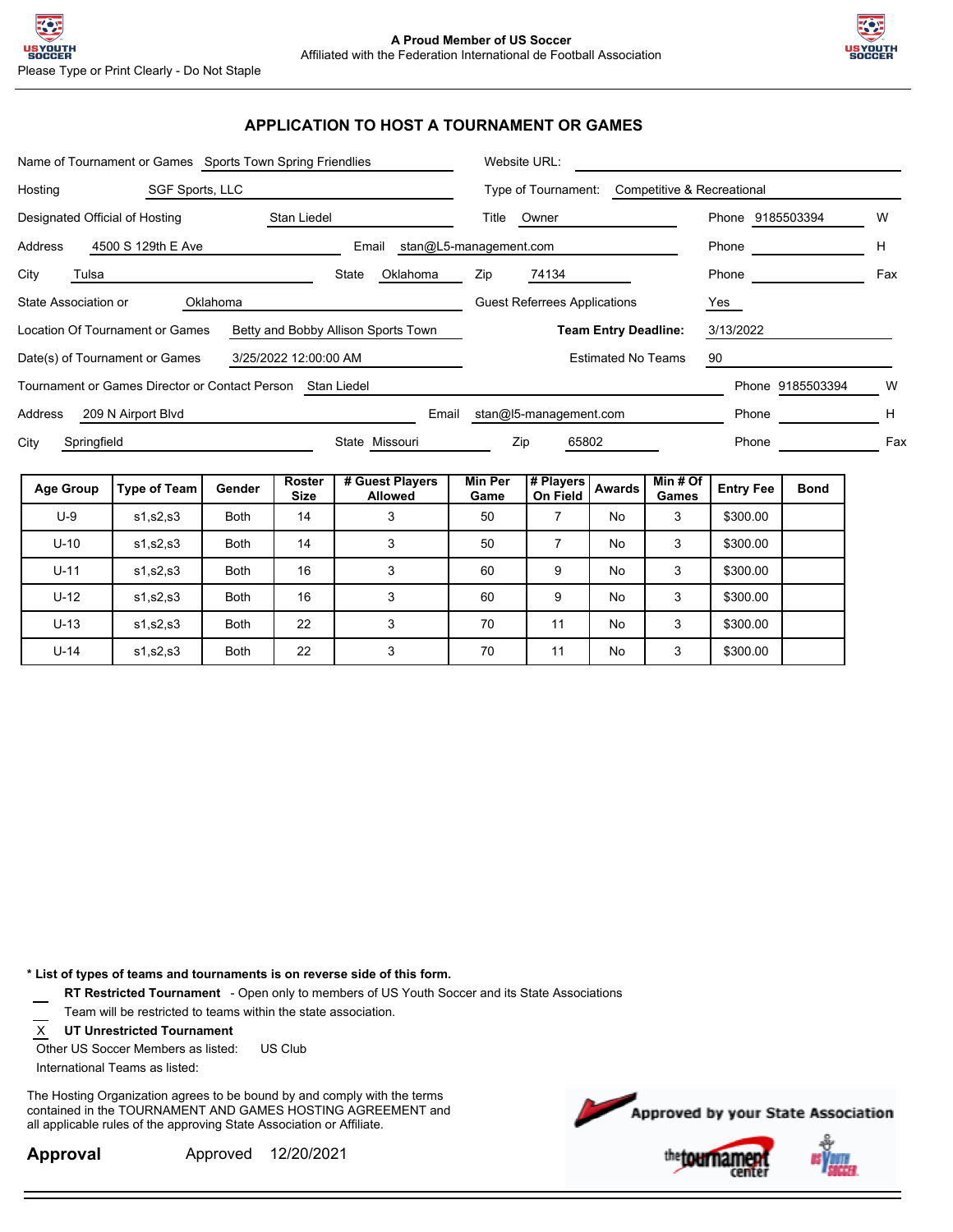#### **I. DEFINITIONS OF TYPES OF TOURNAMENTS AND TEAMS**

(Place corresponding letter in appropriate space on application.)

#### **TYPES OF TOURNAMENTS**

- **UT** UNRESTRICTED TOURNAMENT: A tournament that is open to all Federation affiliated participants. Any tournament that allows international participants must be an Unrestricted Tournament.
- **RT RESTRICTED TOURNAMENT:** A tournament that is open only to members of US Youth Soccer and its State Associations.

**SELECT TEAMS** (teams formed by a selection or tryout process)

- **S1** generally a team which competes at the highest level of play in a state or region
- **S2** generally a team which competes at other than the highest level of play in a state or region
- **S3** generally a team which competes in a local area or state

#### **TOURNAMENT SELECT TEAMS**

a team which is put together for the sole purpose of playing in a tournament or other sanctioned non-league competition, whose roster includes select players who are members of one club.

#### **RECREATIONAL TEAMS**

**S4**

**RT** a team which was formed in a random nature without regard to players' abilities.

#### **US YOUTH SOCCER ODP TEAMS**

**ODP Team:** the official US Youth Soccer Olympic Development team of US Youth Soccer, any of its regions, a State Association, an Affiliate, other Organization Member, or any district or geographical subdivisions thereof.

#### **NATIONAL TEAMS**

**NATIONAL TEAM:** the official national team of US Soccer or any other member of FIFA.

#### **II. HOSTING RESTRICTED AND UNRESTRICTED TOURNAMENTS AND GAMES**

#### **APPLYING TO HOST RESTRICTED TOURNAMENTS OR**

1. These procedures apply when hosting ONLY US Youth Soccer State Associations or US Youth Soccer Affiliates teams for tournaments or games.

2. Applications, agreements to host and other required information must be submitted as provided by the designated approving associations or affiliate to include:

Not later than the date established by the State Association or Affiliate for submitting an *Application to Host a Tournament or* Games, the hosting organization must submit to its State Association or Affiliate and, if any game is to be played in another state Association or Affiliate, to that other State Association or Affiliate, for approval a completed *Application to Host a Tournament or Games* signed by the designated offical of the hosting organization and the following items:

a) a completed US Youth Soccer T*ournament or Games Hosting Agreement w*ith appropriate supporting documents and information, signed by the president or chief officer or designee of the hosting organization and by the tournament or games director; b) a copy of the approved Rules for the Tournament or Games; and

c) any fees required by the State Association or Affiliate for processing the application. Incomplete applications will be returned and considered as not having ever been submitted.

3. The State Association or Affiliate is not required to approve any application not submitted by the deadline established by the State Association or Affiliate. Any application which is not submitted in a timely manner may be subject to late fees if approved. The team must contact its State Association for its specific policies and fees.

4. The State Association or US Youth Soccer Affiliate shall make a determination as to whether or not they will sanction the tournament or games in accordance with the policies they have established within their organization for the sanctioning of tournaments or games.

#### **APPLYING TO HOST UNRESTRICTED TOURNAMENTS INCLUDING INTERNATIONAL TEAMS (TEAMS FROM OUTSIDE THE UNITED STATES) AND OTHER FEDERATION ORGANIZATION MEMBERS**

1. The provisions below are in **addition** to those required as stated above under "Applying to Host Restricted Tournaments or Games". All those provisions so stated above must also be complied with.

2. For all tournaments and games involving international teams (teams from outside the United States), the Rules for the Tournament or Games must comply with the following substitution requirements: For matches involving players under 16 years of age, the number of substitutions allowed is as provided by the Rules of the Tournament or Game. For all other matches, the number of substitutions is as agreed to prior to the match and the referee is informed prior to the match of that number. The number agreed to can be as provided in the Rules of the Tournament or Game.

 3. The completed US Soccer forms Application to Host a Tournament or Games Involving Foreign Teams and Certification Regarding Compliance with the Ted Stevens and Olympic Amateur Sports Act, must be submitted and approved by the hosting State Association or US Youth Soccer Affiliate and any additional fees required by the State Association, Affiliate and/or the United States Soccer Federation for processing the application.

4. For all teams that are not members of US Youth Soccer or a US Youth Soccer Affiliate, Proof of medical and liability insurance must be provided by their organization of registration.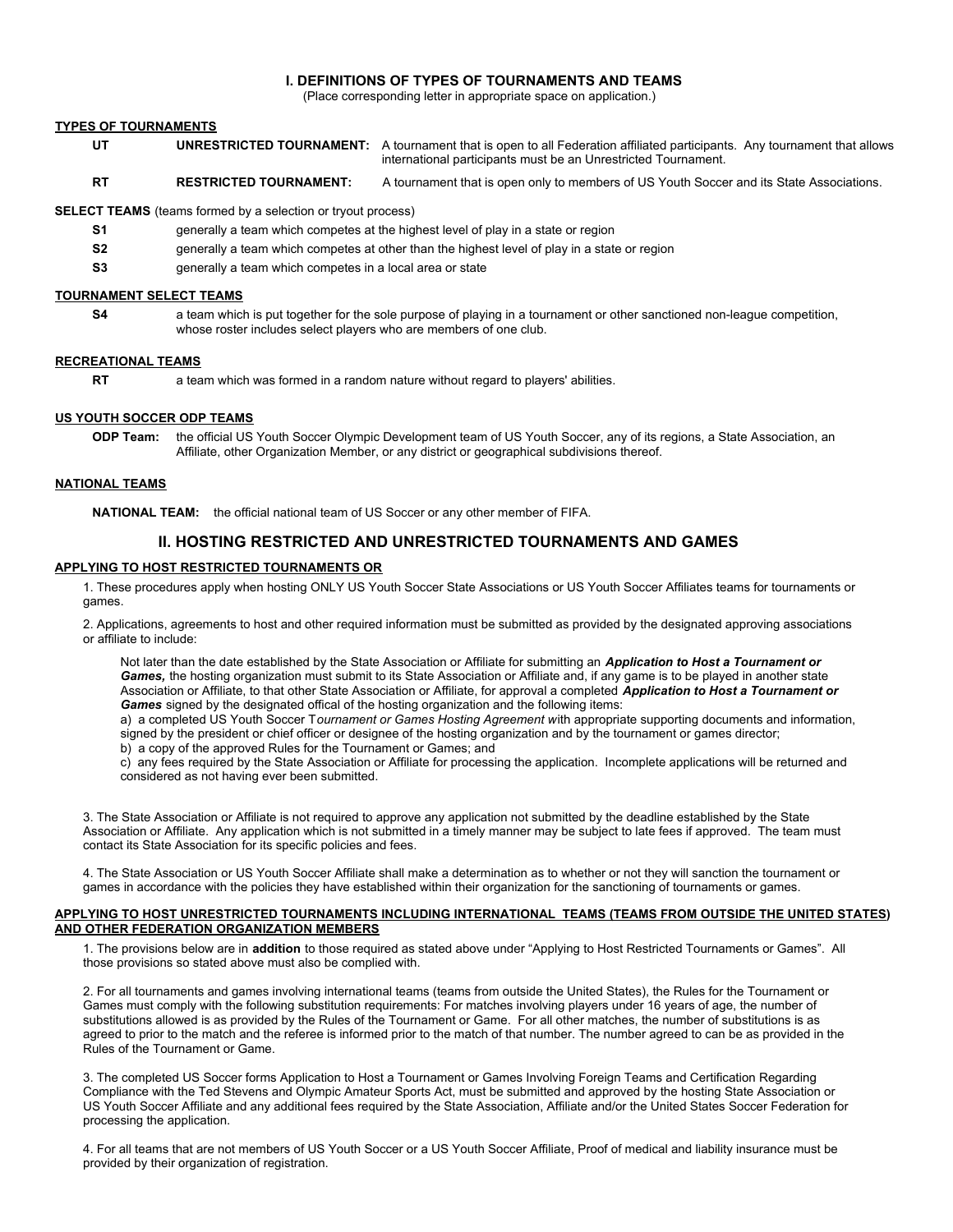

# **US Youth Soccer**

## **TOURNAMENT OR GAMES HOSTING AGREEMENT**

In consideration of permission being granted to Stan Liedel with the standard and the standard to hold a tournament

SGF Sports, LLC Tulsa Oklahoma or games at

(Hosting Organization) (City) (State)

on the dates of 3/25/2022 to 3/27/2022 we agree to the following conditions:

ABIDE BY RULES: We shall abide by all statements made in our approved US Youth Soccer Application To Host A Tournament or Games, in our tournament invitation, in our tournament rules, in the US Youth Soccer Travel and Tournament Policy and in this US Youth Soccer Tournament or Games Hosting Agreement. We agree that all decisions regarding acceptance of teams into a tournament shall be fairly and impartially made and shall not be based upon race, creed, color or national origin and that we will not advertise by any means the tournament or games until all approvals are received.

**INVITATIONS:**  The tournament or games approval form shall accompany all tournament or games invitations distributed.

HOUSING: We agree that we will not require a team to use only accommodations approved or provided by the hosting organization or other organization, unless disclosure is made on the tournament application form of the required hotel / motel names and the guaranteed rates.

**PROCURING LIABILITY INSURANCE:** We have procured liability insurance coverage for the tournament or games with limits of not less than \$1,000,000 / \$2,000,000 which names the State Association or Affiliate with which the Hosting Organization is a member. A copy of the certificate of insurance, IF REQUIRED, is attached issued by Oklahoma

**REQUIRING MEDICAL AUTHORIZATIONS**: We shall require all teams participating in the tournament or games to provide medical releases for each player in an appropriate form. These authorizations shall be reviewed by the Hosting Organization at registration and kept in the possession of a team official.

 **ADVANCE PUBLICATION OF RULES:** We agree that our tournament or games rules shall be included with the invitation senr to each team and shall, again, be published to all teams accepted prior to the start of the tournament / games.

**CREDENTIALS CHECKS:** We agree that we shall conduct credentials checks to ensure that all players are registered with US Youth Soccer or US Soccer or a member thereof or their national association, properly rostered with their team, and participating in accordance with representations set forth on the US Youth Soccer *Application to Host a Tournament or Games*. We agree that we will not modify or mark in any way original rosters or member passes; and will not register any player, coach, or team official or issue any member pass.

**USE OF US SOCCER REGISTERED REFEREES:** We agree that we shall use for all games only US Soccer registered referees who are in good standing (unless US Soccer has granted a waiver to allow the use of authorized referees from another country), and shall use a one- or 3-referee system. We intend to use a 3-referee system for the following age groups: U12-U14

There will be an adequate number of US Soccer registered referees available in the area during the tournament or game dates to cover the scheduled games. We have selected the following assignor to assign referees for the tournament or games (NOTE: ONLY US Soccer certified assignors may be used.)

| Name   | Stan Liedel        |       |          |  |                              | Phone | 9185503394 | W   |
|--------|--------------------|-------|----------|--|------------------------------|-------|------------|-----|
| Addres | 209 N Airport Blvd |       |          |  | Email stan@L5-management.com | Phone |            |     |
| City   | Springfield        | State | Missouri |  | Zip 65802                    | Phone |            | Fax |

**AVAILABILITY OF POLICE AND RESCUE SERVICE:** We have notified the local police, ambulance, and emergency rescue services of the date of the tournament or games and the times and the times and fields which will be used for games, and have been advised by them that they will be available to render assistance if needed. We will use the following methods of contacting emergency services.

**TOURNAMENT OR GAME RULES - BEHAVIOR:** We agree that our tournament or game rules contain provisions ensuring that the behavior of teams, players, coaches, and speculators is appropriately controlled, including specific provisions that---

- ۰ Spell out the disciplinary measures to be imposed for the issuance of red and yellow cards or other improper conduct;
- indicate what procedures will be followed regarding protests and appeals; ۰
- . indicate that all disciplinary measures imposed by hosting organizations shall be limited to placing restrictions upon an individual's group participation in the tournament / games;
- record the issuance of all red and yellow cards and other matters involving the conduct of a team, its players, coaches, and supporters and also report them immediately to the home State Association and the home club / league of the team; and ۰